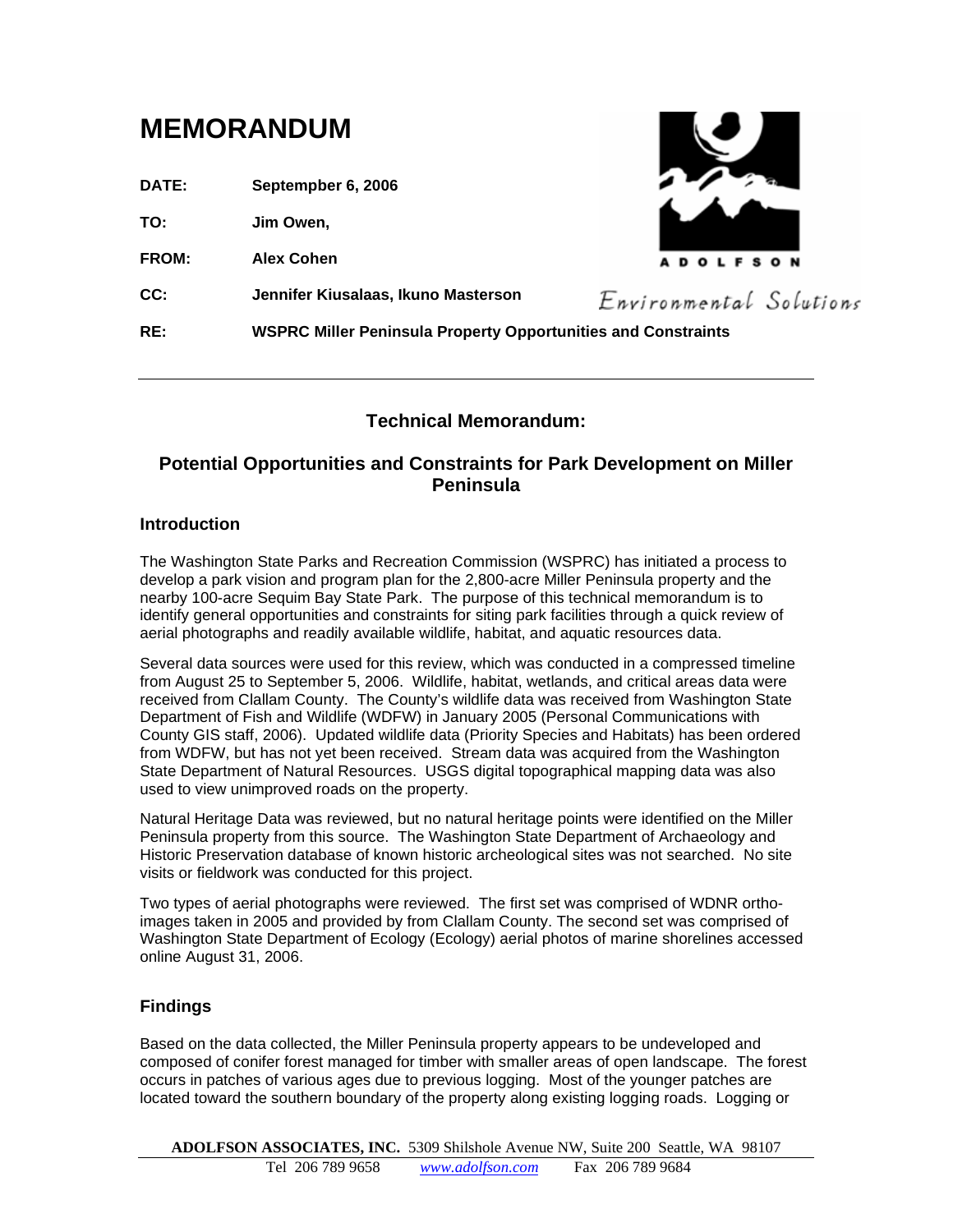unimproved roads are present throughout the property. Not all of the roads are visible from aerial photographs. The beach along the Straight of Juan de Fuca and Discovery Bay are characterized by high bluffs above rocky beaches. It does not appear as though there are any low bank beaches on the property.

In general, opportunities for park facility development are recommended for areas with disturbed natural resources, existing infrastructure, and/or potential access. Areas that present constraints to development are typically the least disturbed, have difficult topography, or are on or near documented sensitive natural resources.

Opportunities and constraints are presented at two scales. The first scale includes landscapewide findings that apply to the entire Miller Peninsula property. The second scale includes specific areas and are divided into opportunities and constraints. All of the areas representing opportunities or constraints are labeled and shown in Figure 1. Areas that are potential opportunities are indicated by a green "O" and areas that are potential constraints are indicated by a red "C".

## **Landscape-Wide Recommendations**

 **Disturbed Areas (O1, O2, O3, O4, and O5).** It appears from the aerial photographs that the Miller Peninsula property has been logged at various times in the past. The existing landscape is a mix of forest patches of varying ages. As forests age, their value as ecosystems and habitat increase. We recommend avoiding development activities in older forest stands to protect existing higher value habitats.

Where possible, development of park facilities should take place within younger stands labeled in Figure 1 as O1, O2, O3, O4, and O5. These disturbed areas are generally also located near existing logging roads, which could be improved to provide access to potential park amenities with the least damage to existing natural resources.

- **Logging Roads.** Several miles of logging roads of various sizes and levels of improvement exist on the property. These roads represent a good opportunity for possible vehicle access and non-motorized trails, as well as potential access to future park development. Using these existing roads may minimize further landscape disturbance caused by construction of new infrastructure.
- **Stream Corridors (C1 – C9).** Several stream corridors (Shown in Figure 1 as C1 through C9) are mapped within the Miller Peninsula property. The streams are all unnamed and classified as Type 5 by the County (except for part of the stream labeled C6, which is classified type 4). The County Critical areas ordinance classifies streams as 1 through 5, with type 1 streams having the highest ecological value and function and type 5 having the lowest. All of the stream corridors are at least partly designated as erosion hazard and/or landslide hazard areas. These streams provide valuable riparian habitat for wildlife and plant diversity. They also provide contiguous forest cover that serves as important corridors for wildlife. Several bald eagle nests are located within or near these riparian corridors. Development within these areas should be avoided.
- **Wetlands (C10 and C11).** According to County data, there are two wetlands on the Miller Peninsula property, shown as C10 and C11 on Figure 1. Development activities should avoid these areas.

## **Site-specific Recommendations**

The following site-specific recommendations are grouped into constraints and opportunities, although some represent both.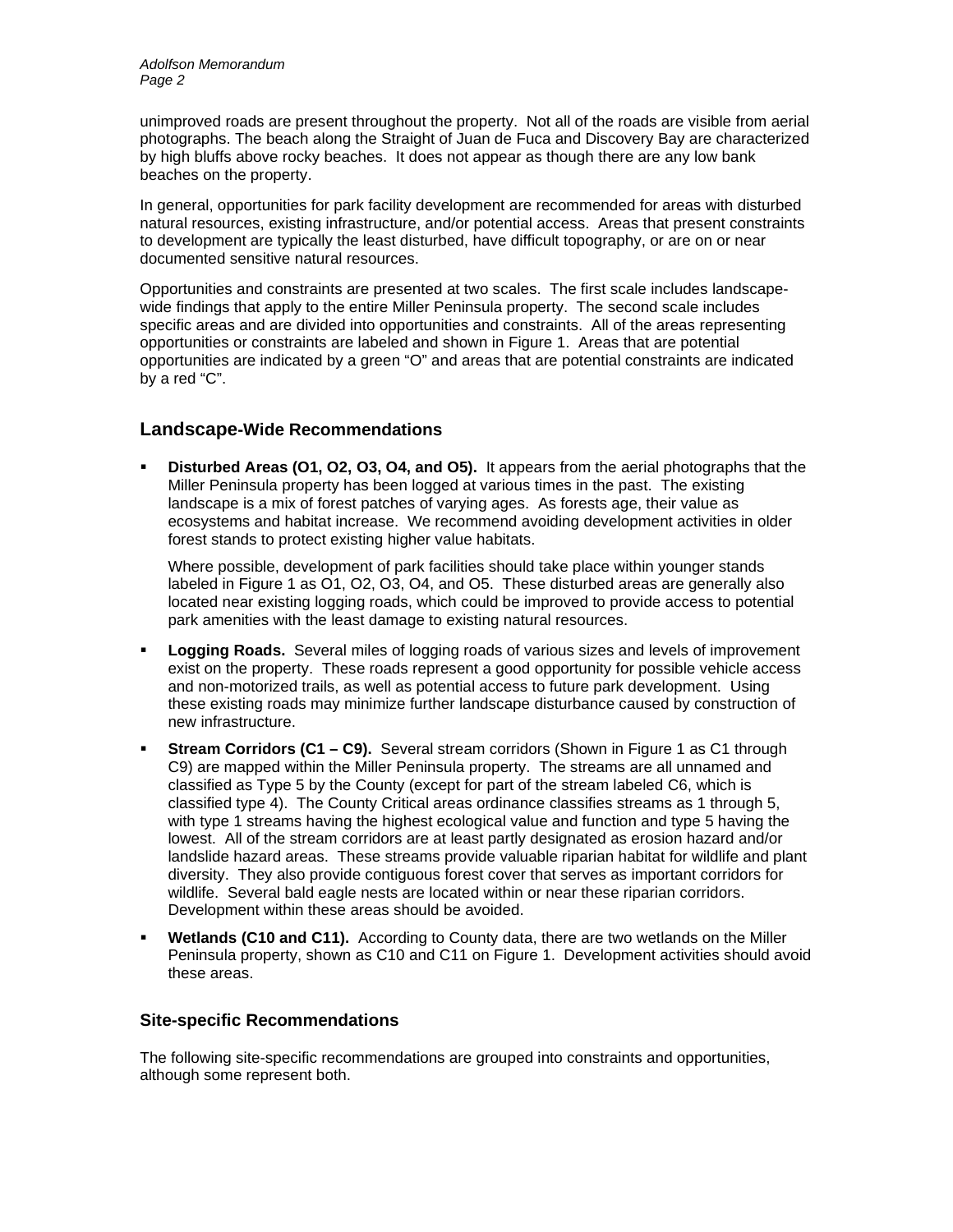#### **Constraints**

- 1. **Endangered Species.** According to WDFW PHS data, several bald eagle nests are present along bluffs and stream corridors within the Miller Peninsula property (Figure 1). Where possible, development should avoid these areas or be limited to infrastructure for low-impact activities.
- 2. **High Value Natural Area 1 (C12).** A natural area along the shoreline, extending west from Thompson Spit east to the park boundary (shown in Figure 1 as C12), contains several high value natural resources. Major development in this area should be limited. The area contains wetlands at Thompson Spit, a stream corridor and associated riparian area, several bald eagle nests, a mapped waterfowl concentration area, mature conifer forest, bluffs and beach.

According to USGS maps of the area, several trails/logging roads (shown in Figure 1) lead from Fireweed Road down the stream corridor toward the water. This area includes the park's primary beach access trail and access to viewpoints located along the bluff. Views of the Straight of Juan de Fuca and Protection Island would be available. Existing logging roads in this area also could be improved to offer opportunities for non-motorized trails, bird or wildlife watching, or other low-impact activities.

3. **High Value Natural Area 2 (C13).** A similar natural area is located along Discovery Bay and is labeled C13. This area contains two stream corridors and associated riparian areas, mapped bald eagle nests, areas of mature conifer forest, bluffs and beach. There appear to be several logging roads that may provide non-motorized access to the beach or viewpoints along the bluff.

#### **Opportunities**

1. **Fireweed Road (O6).** A logging road, named Fireweed Road on County maps, extends from Diamond Point Road west to Cassie Boyce Lane (O6 in Figure 1). This road offers access through the property and could be used to provide future access. Additionally, smaller existing roads radiate from Fireweed Road and could be improved and used for access. The less developed roads also present opportunities for restoration or potentially non-motorized trails.

A section of Fireweed Road crosses the potential restoration site, O7, which is discussed below. An alternative route utilizing other existing roads could be used to bypass this sensitive area.

- 2. **Restoration Site 1 (O7).** Based on aerial photographs it appears that a relatively large area of stream corridor C6 has been disturbed. This area, labeled O7, represents a good opportunity for restoration of a potentially high value natural resource. Restoration of the upper section of a stream near the headwaters could improve water quality in the stream, reduce erosion potential of the associated slopes, and improve wildlife habitat and plant species diversity. This area is also along Fireweed Road. Access to the area would provide an excellent interpretive opportunity to explore restoration techniques and stream corridor functions.
- 3. **Restoration Site 2 (O1).** A second disturbed area, labeled O1 in Figure 1, also presents an excellent opportunity for restoration. The area appears to have been recently logged and contains regenerating conifer forest. It is located adjacent to a wetland (C11) and an associated stream (C1). Preservation and restoration activities could enhance the function of the adjacent wetland and provide a contiguous upland forest. Depending on the condition of the wetland, enhancement opportunities may also be available in the wetland itself. The combined restoration activities could provide an interpretive opportunity for visitors.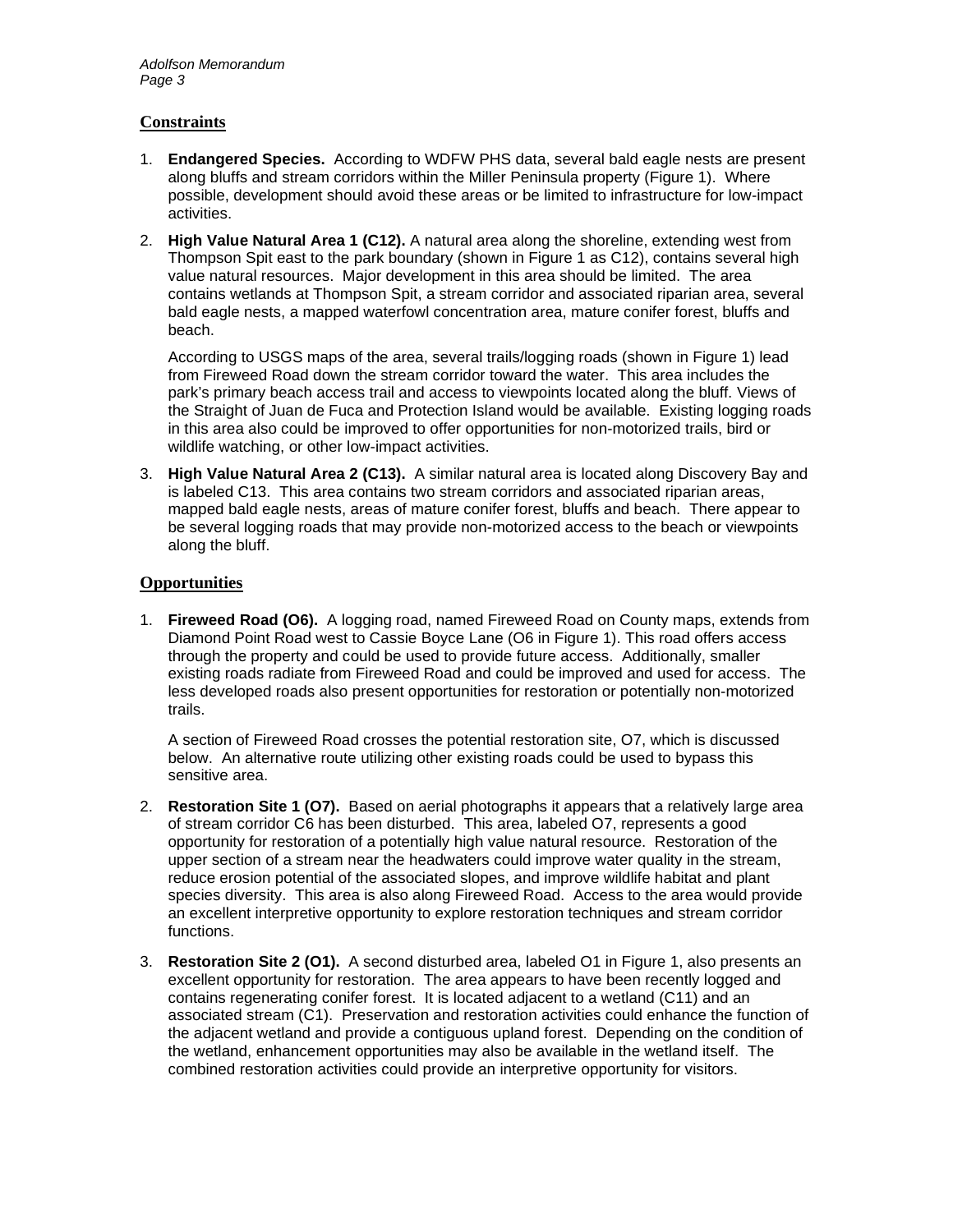- 4. **Area O2.** The area labeled O2 in Figure 1 represents a good opportunity for development. The area is close to Diamond Point Road, which provides direct access to the park from SR 101. The site is also one of the younger forest stands, discussed above, that appears to be regenerating forest and contains several logging road spurs. Development and/or habitat restoration would be appropriate at this location.
- 5. **Areas O5, 08, and O9.** The areas labeled O5, O8, and O9 in Figure 1 are suited for limited development because access to these areas could be provided by existing logging roads. Areas O9 and O10 are located in relatively undisturbed areas, so special care would need to be taken to limit impacts to natural resources. Area O5 is located in a more disturbed area.
- 6. **Beach Access (O10, O11, and O12).** Based on review, topography data and Ecology's aerial photos of the shorelines, it appears that the property's shorelines have high, steep bluffs. While non-motorized access to the beaches may be possible, motorized access to the beaches within existing property boundaries appears difficult without major impacts to existing resources.

More favorable water access points are possible outside of the park boundaries, at locations O10, O11, and O12 adjacent to the Miller Peninsula property as shown in Figure 1. Development of vehicular access or boat launches at these locations would require acquisition of right-of-way from the Miller Peninsula property to the shoreline. The access point labeled O12 would be of particular value because it would provide a marine link to Sequim Bay State Park across Sequim Bay.